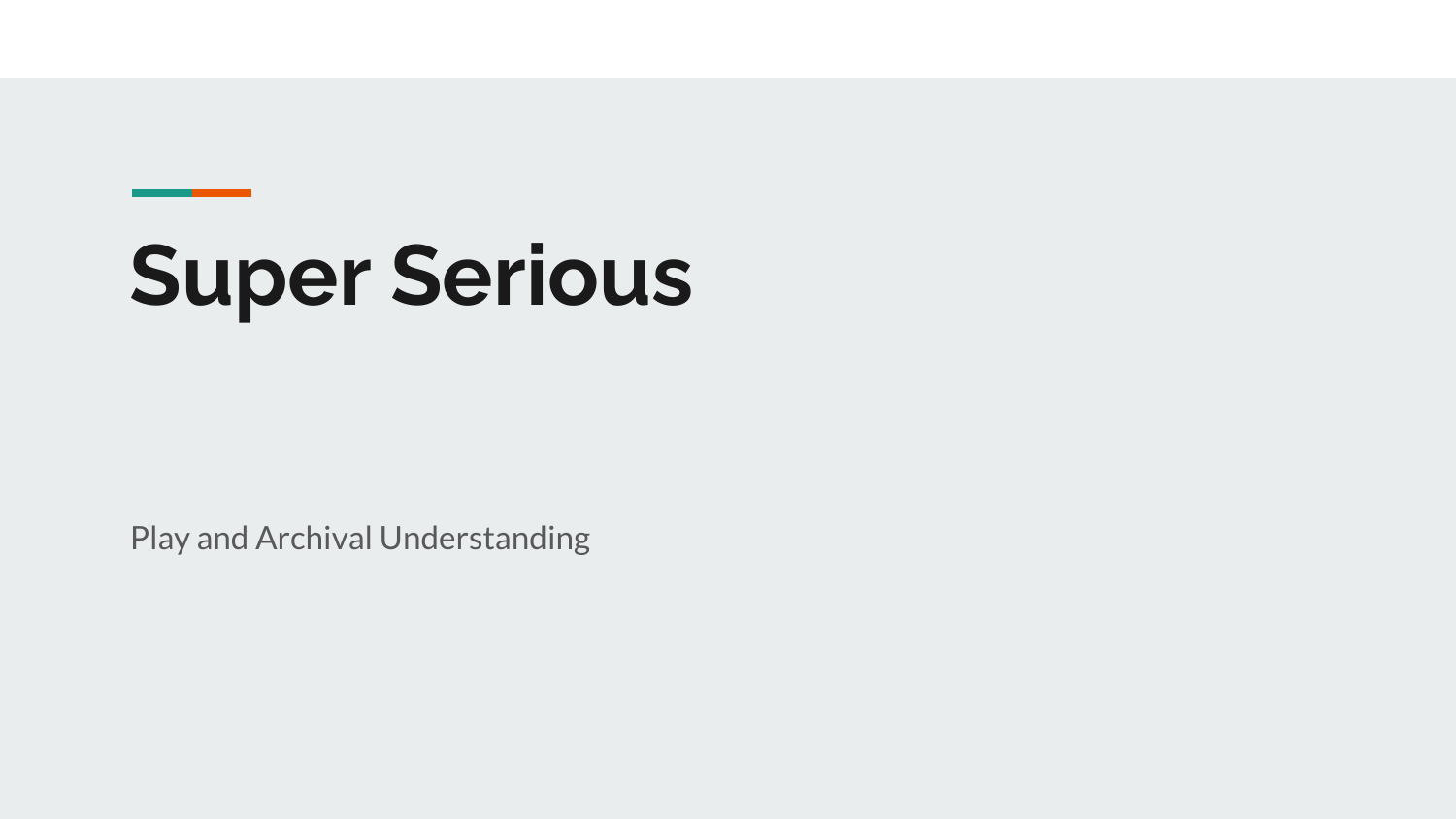# **Why Play**

"In contrast, games foreground the processes—the rules and structures of games provide many different choices that must be considered—and the final product that results from the gameplay is the accumulation of those choices." (Hergenrader, 2017)

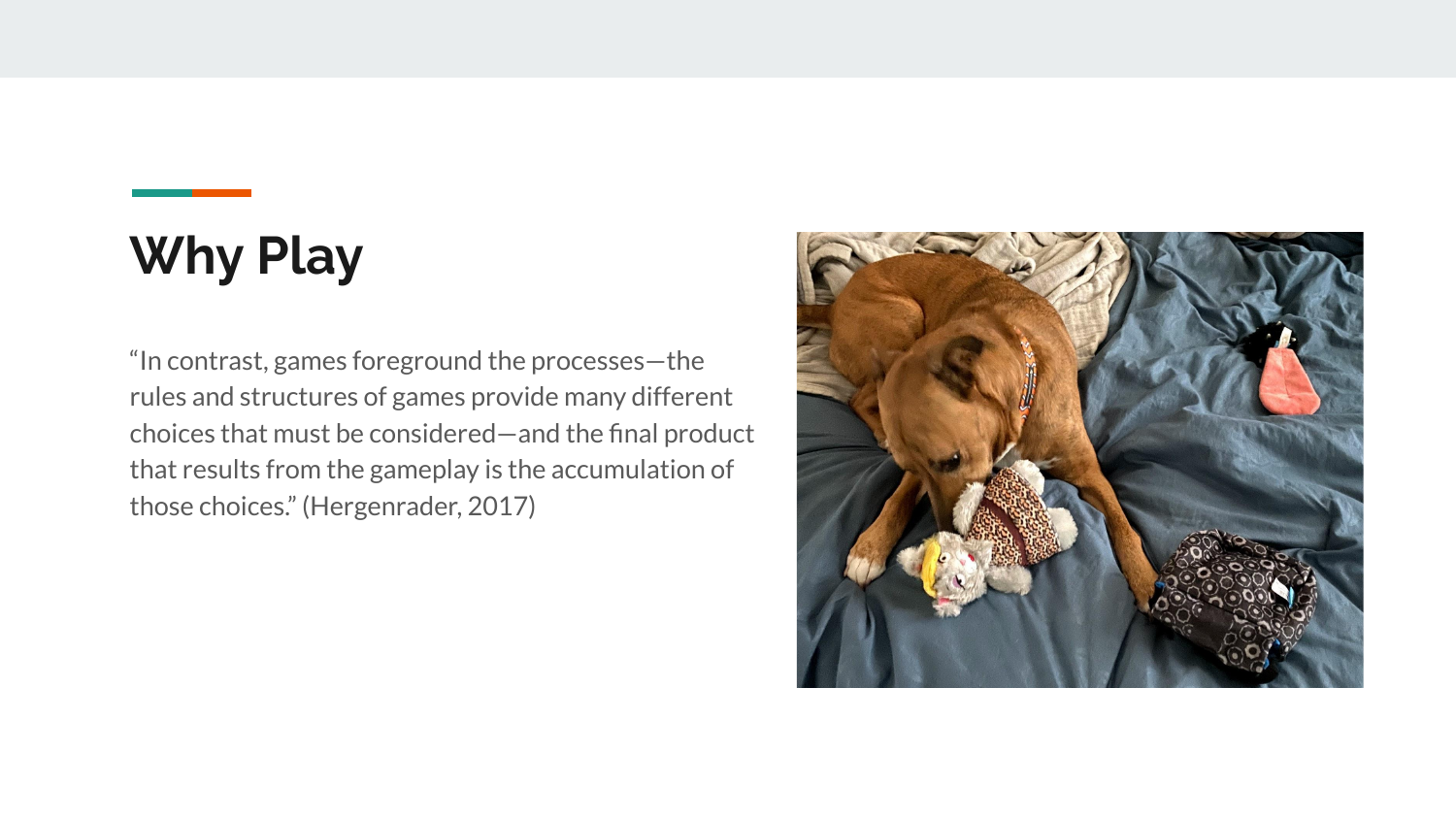## **Pedagogy - Reacting to the Past**

"3. RTTP seeks to promote deep reading of complex evidence (including written, visual, audial, and material culture), a finer understanding of interactions among peoples at the center of conflicts, and a recognition of the complexity, circumstances, and development of individual and group decisions and actions.

4. RTTP is not a re-enactment of specific historic events but rather a pedagogy that encourages students to understand controversies through deep study and participation in acts of written and verbal persuasion. Games should be written in that context. " RTTP Author Guidelines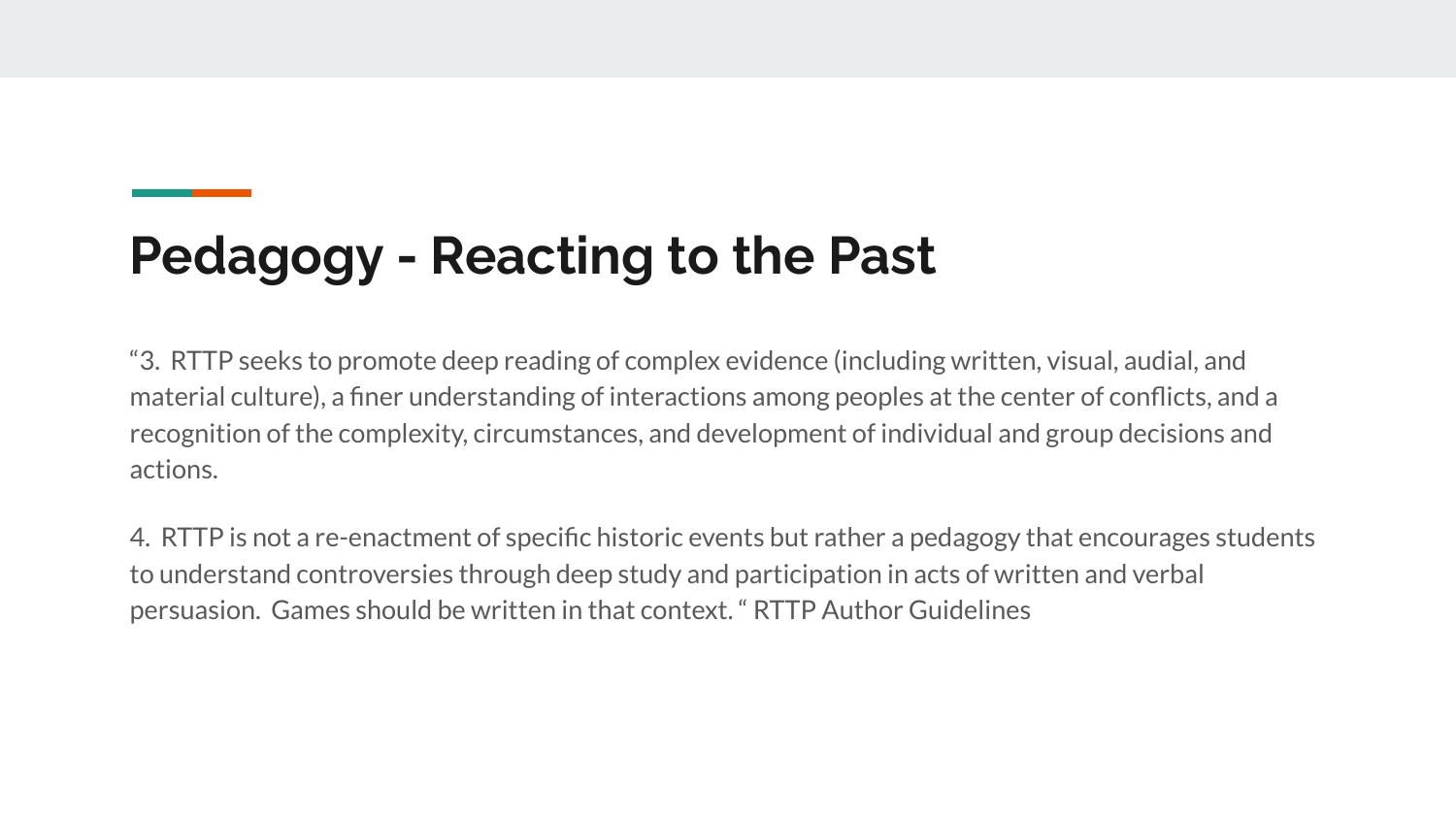# **Pedagogy**

"Dialectical education not only explores tensions among relevant concepts, but also seeks to expose the various ways knowledge is constructed."

"Exposing the processes by which certain information is validated or invalidated"

(Davis, 2013)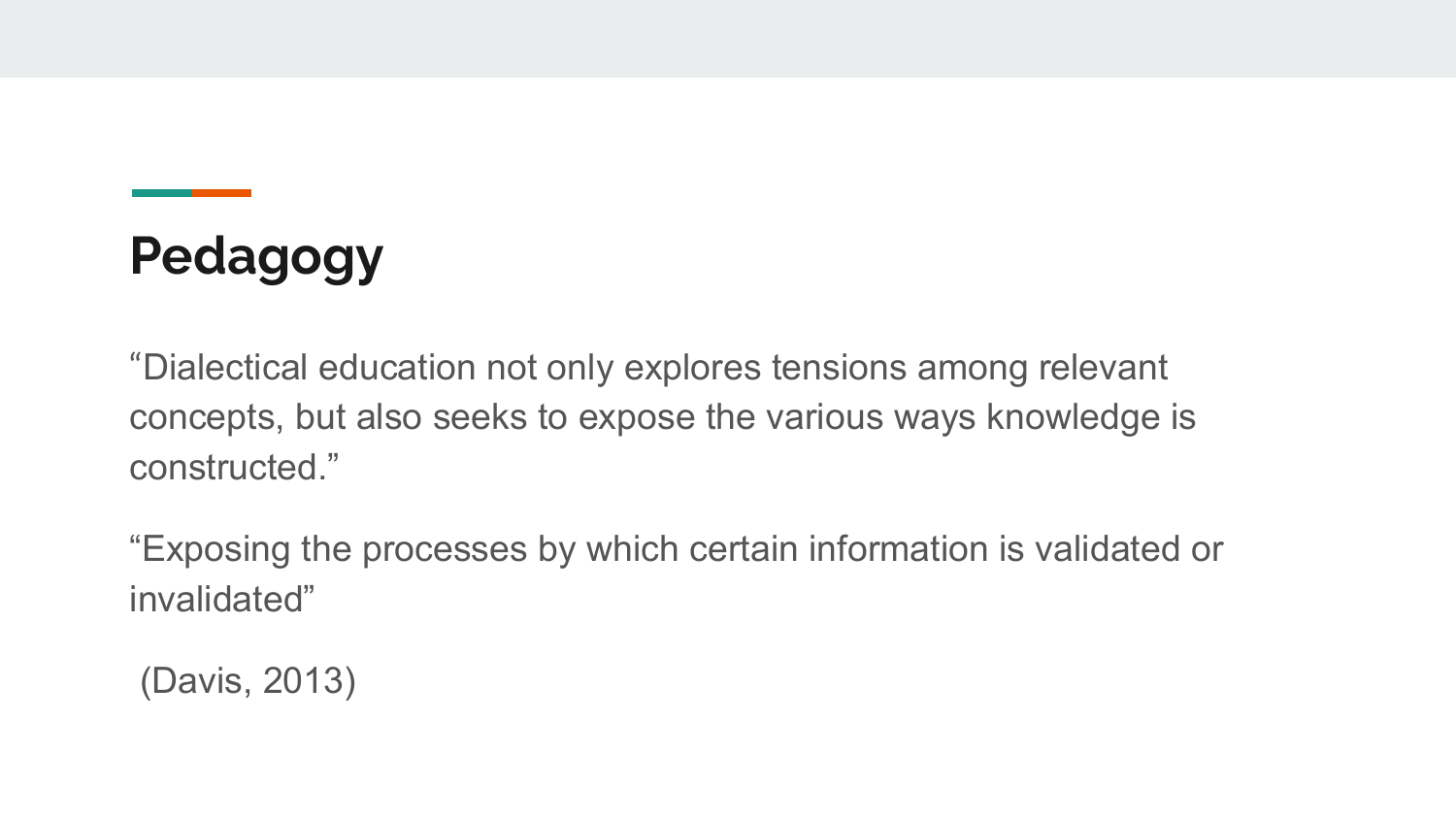# **Goals Archival Education in General: Seeing the (Archival) Ditch**

- What are the processes that we use to create knowledge, i.e Archival Collections?
- What are the unfair power dynamics in those processes?
- What ethical considerations are we making when writing policies and procedures?
- What are explicit and implicit biases in those process?
- What measures can we use to correct these issues?
- What skills and understandings do we need to face these challenges?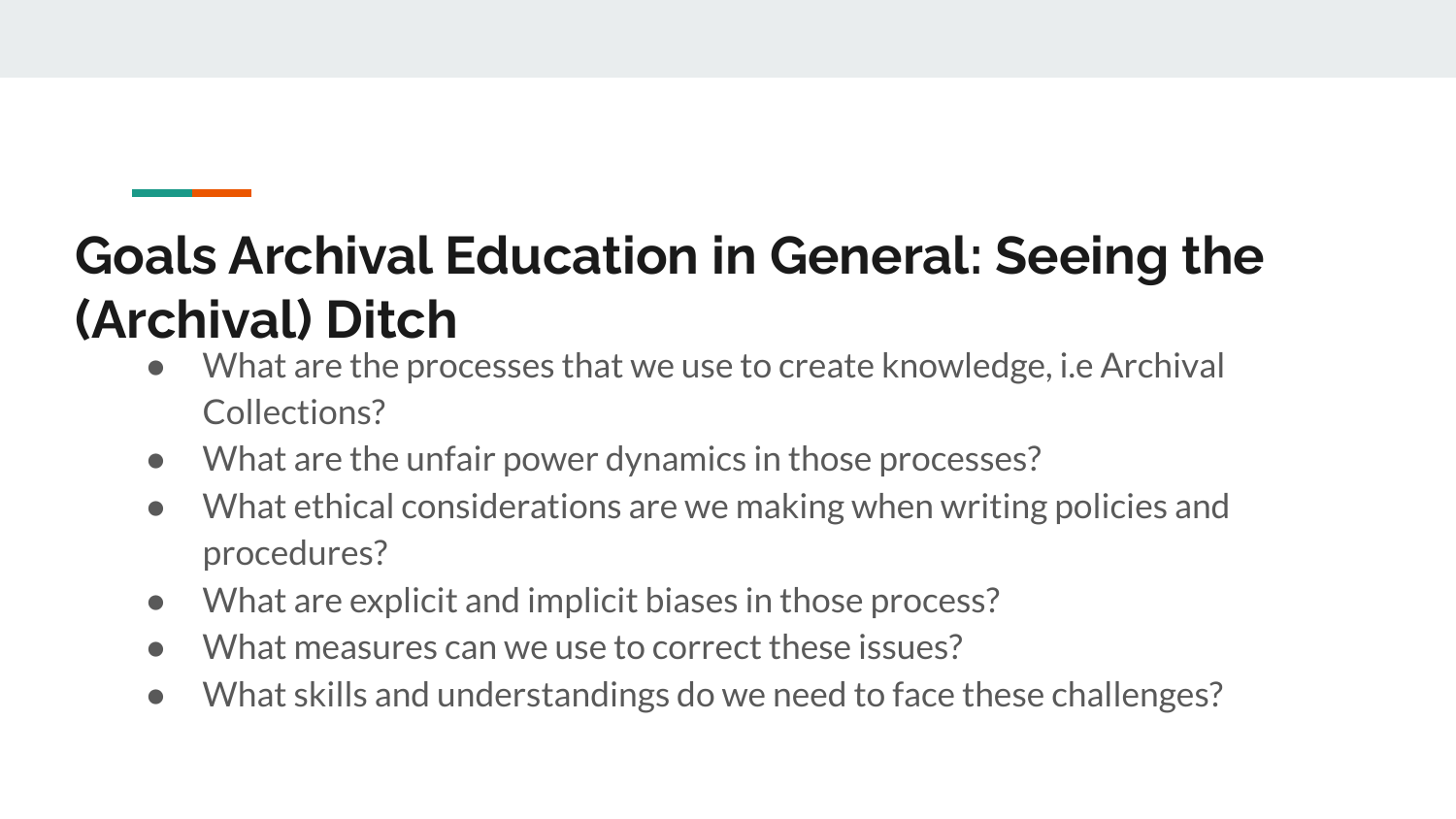### **Further Reading**

● Michael F. Young. Exploding the Castle: Rethinking How Video Games & Game Mechanics Can Shape the Future of Education. Psychological Perspectives on Contemporary Educational Issues. Charlotte, NC: Information Age Publishing, 2017. [https://search.ebscohost.com/login.aspx?direct=true&AuthType=ip,shib&db=nlebk&AN=1576861](https://search.ebscohost.com/login.aspx?direct=true&AuthType=ip,shib&db=nlebk&AN=1576861&site=eds-live&scope=site&custid=cla1)

[&site=eds-live&scope=site&custid=cla1](https://search.ebscohost.com/login.aspx?direct=true&AuthType=ip,shib&db=nlebk&AN=1576861&site=eds-live&scope=site&custid=cla1).

● Davis, Tracy, Laura M. Harrison, and Laura M. Harrison. Advancing Social Justice: Tools, Pedagogies, and Strategies to Transform Your Campus. Somerset, UNITED STATES: John Wiley & Sons, Incorporated, 2013.

http://ebookcentral.proquest.com/lib/claytonstate/detail.action?docID=1318207.

● Reacting to the Past - Game Development Resources -

<https://reacting.barnard.edu/resourceshome/gamedev>

● Michael Harriot - The Root's Clapback Mailbag: The Ditch and the Dookie - A Movement in Three Parts

<https://www.theroot.com/the-roots-clapback-mailbag-the-ditch-and-the-dookie-1845523583>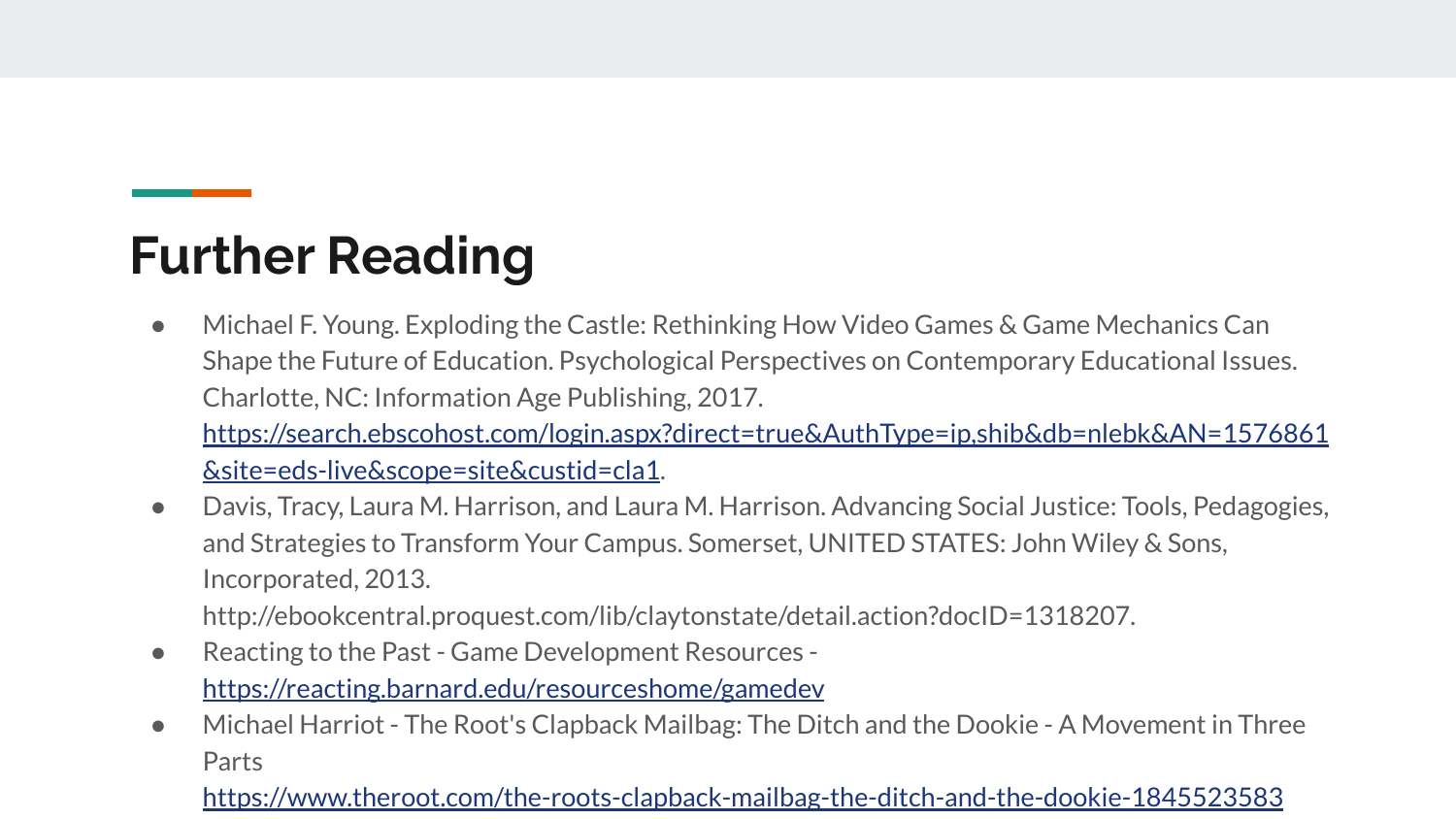### **Learning Objectives**

- 1. Students will collaborate on making appraisal decisions given specific scenarios based on roles that they are assigned.
- 2. Students debate and justify their decisions based on archival ethics and standards.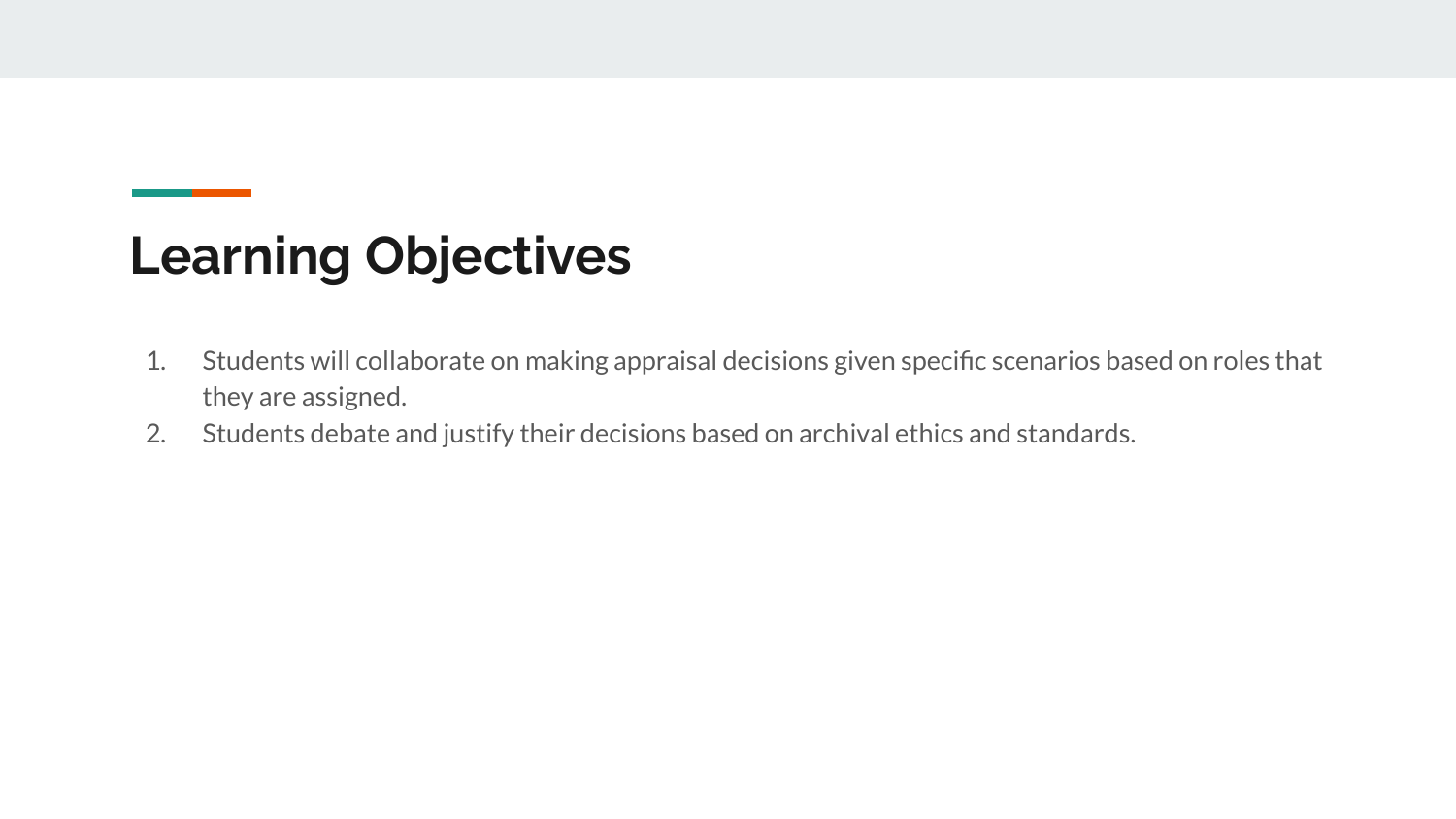# **What is "Super Serious"**

A game about appraisal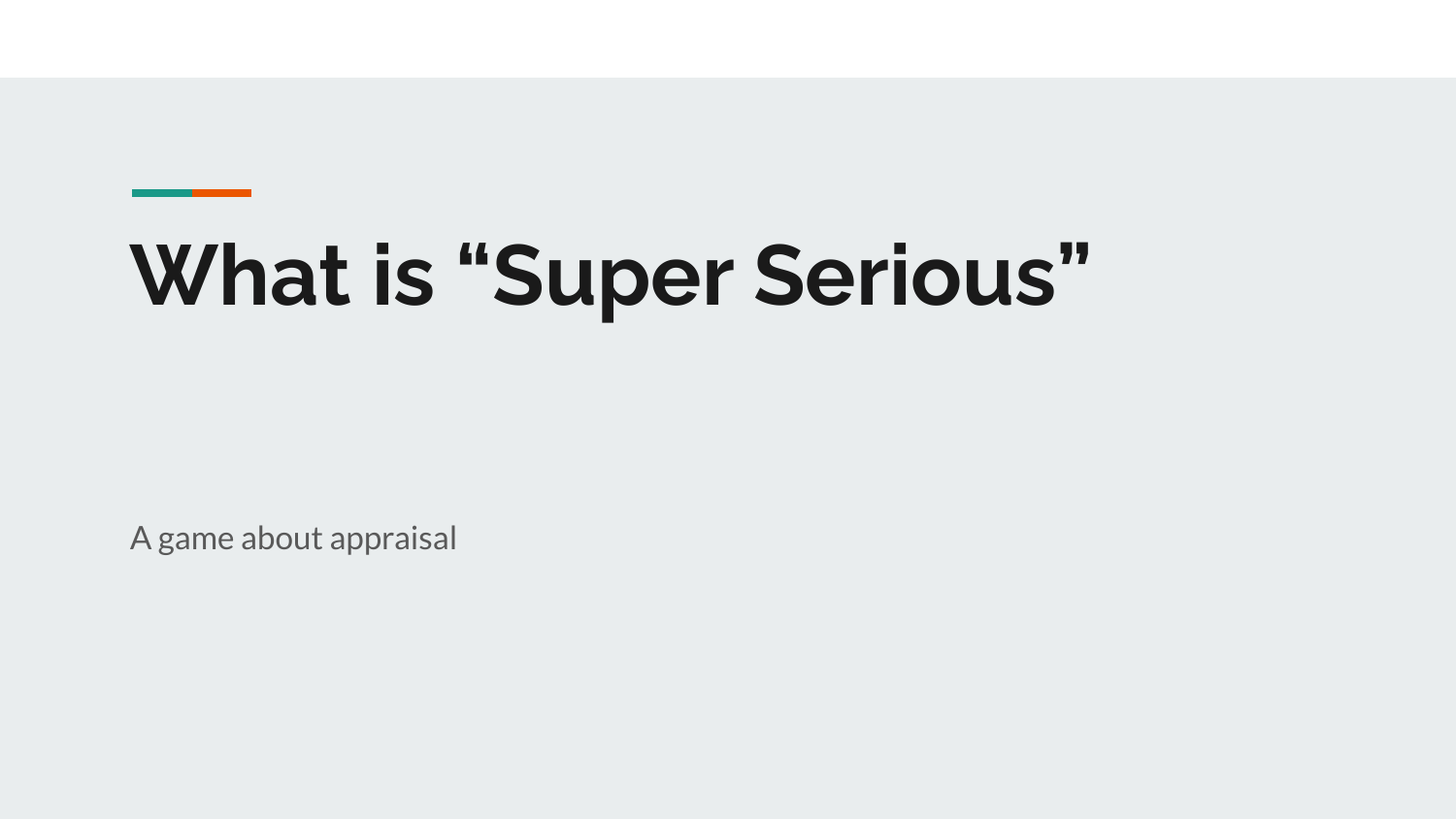#### **What is Super Serious**

- Semester long process (Collection Policy)
	- Mission
	- Scope and Criteria
	- $\circ$
- Case Study Game
	- Roles with Abilities
	- "Special Knowledge"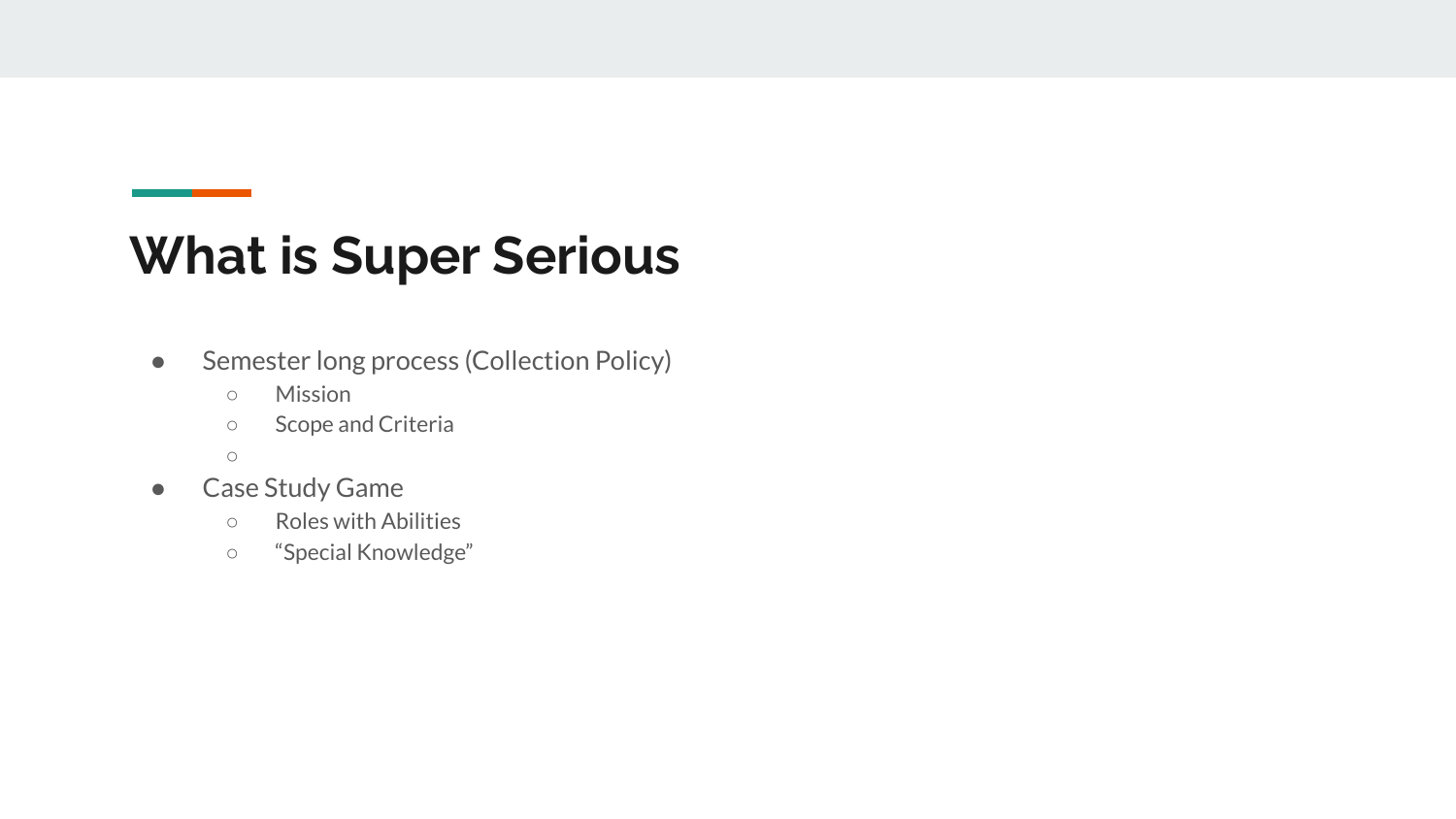## **What we will be doing.**

- Examining archival collections from various perspectives of archival staff
- Discussing whether to acquire collections based on a collection development policy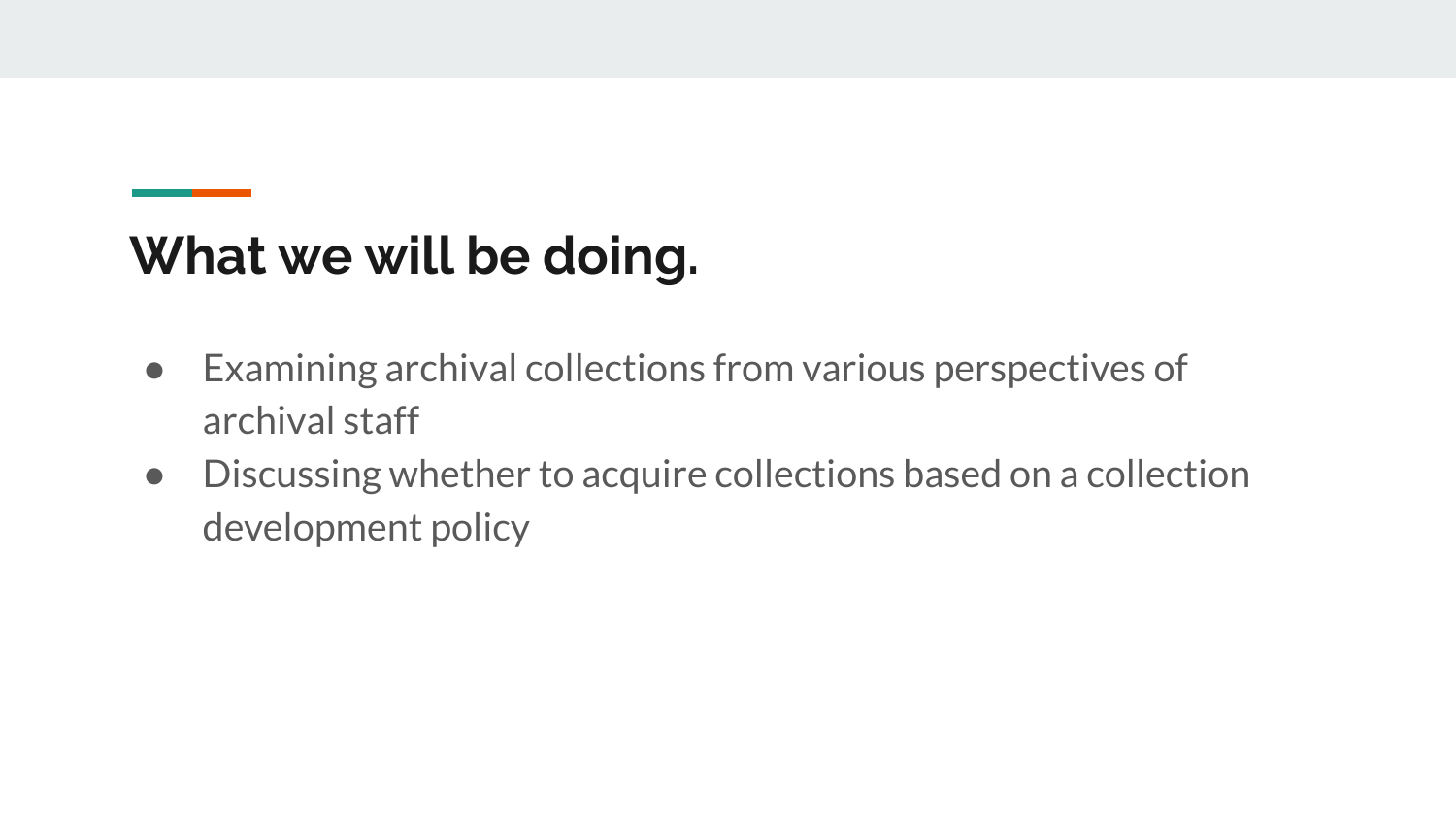# **Let's Play**

<http://popin.live>code bn9rf3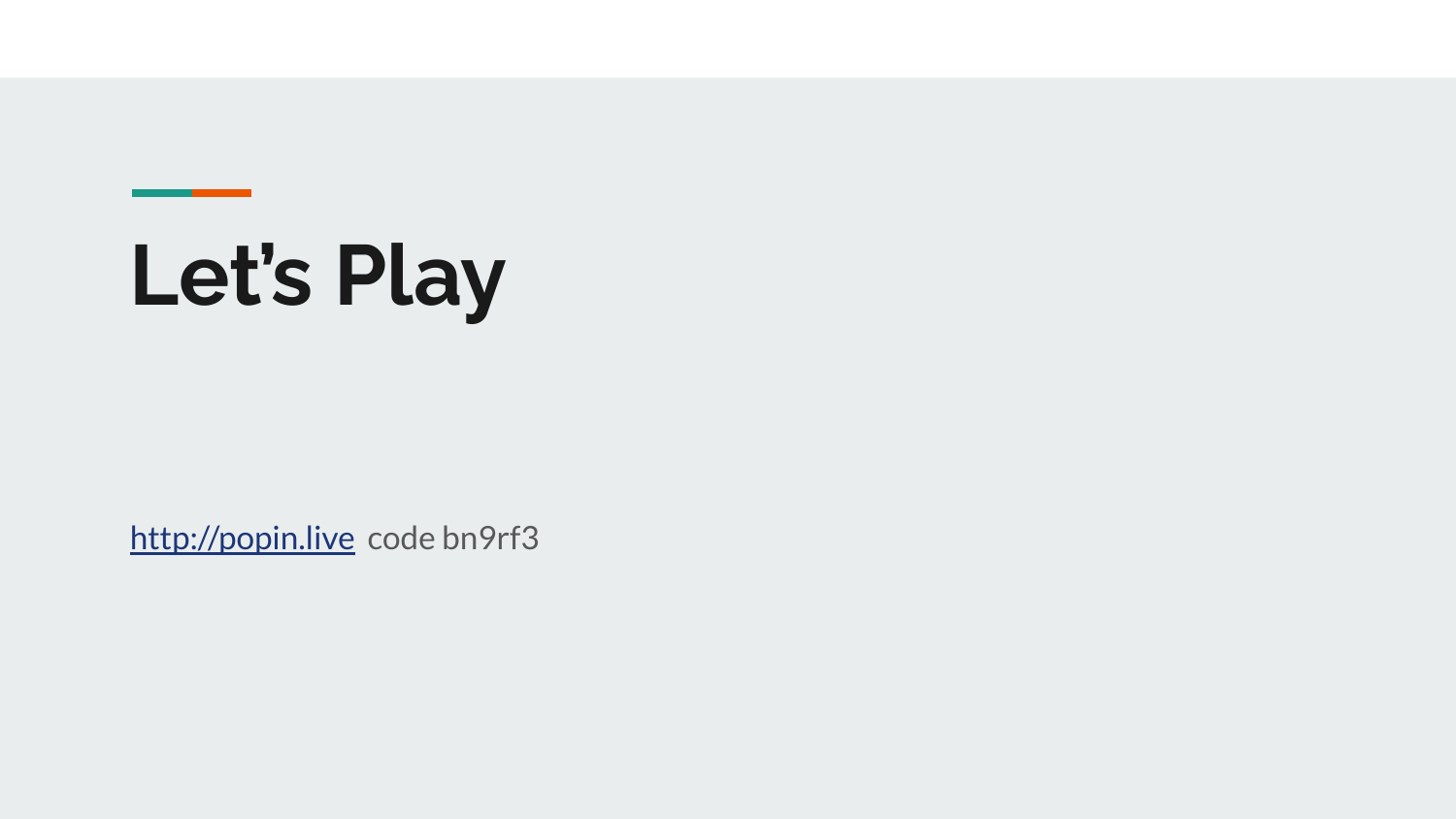#### **Notes on Process**

- Examine sample policy
- Examine "donations"
- Make decisions via popin
- Reflect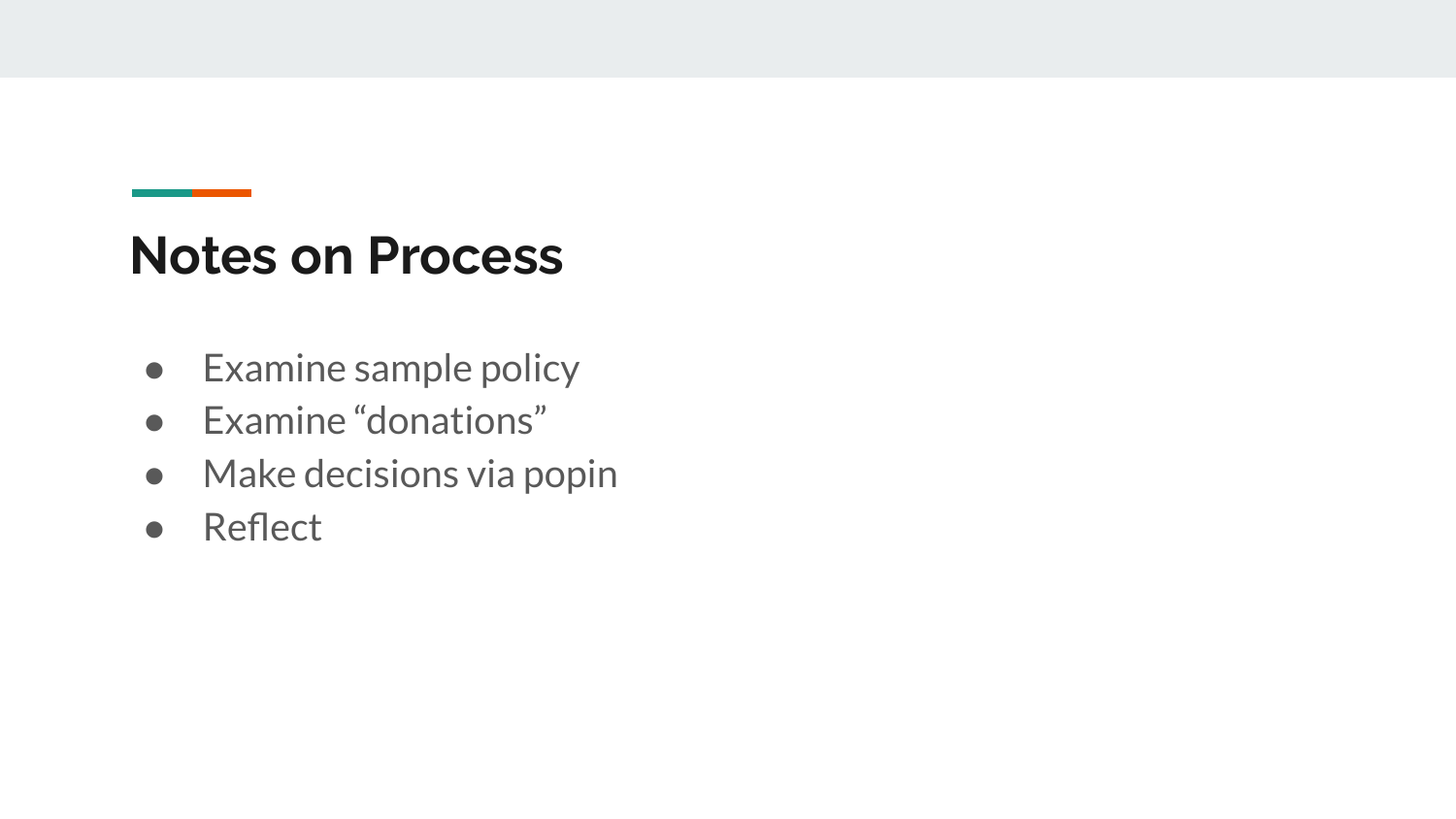## **Collection Development Policy Highlights**

- Collecting Areas
	- Community Organizations
	- Farming
	- Festival and Events
	- Students and Alumni (Only Recognized Organizations)
	- Faculty and Staff (Research and Writing)
	- Administrative Records
- What Will Not Be Collected
	- Things out of scope of this document
	- Objects, unless they are significant for our collecting areas
	- Materials without clear title or copyright status.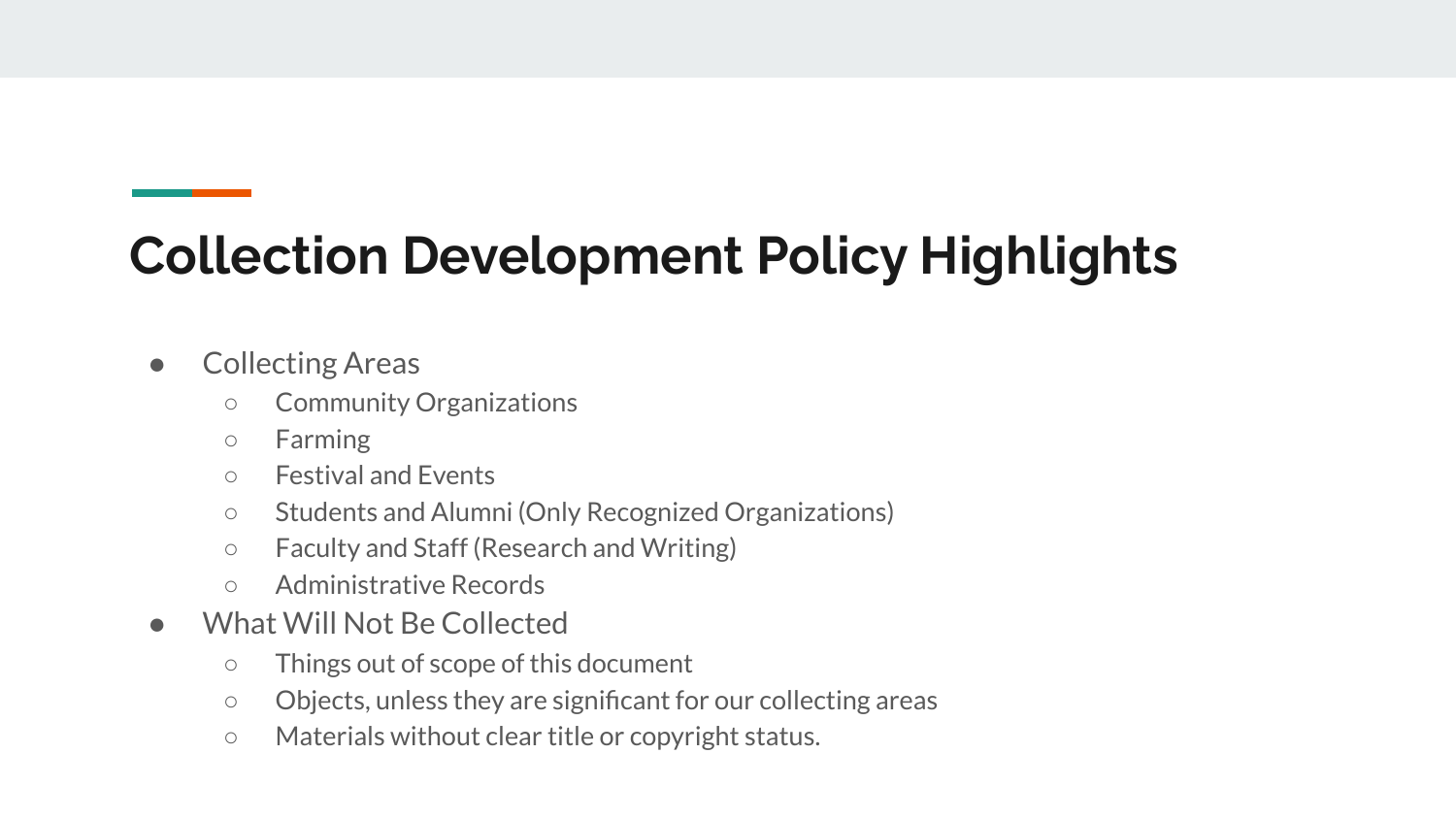#### **Collection 1: Faculty Office**

A faculty member is retiring, Professor Nada Thinn. Professor Thinn was a large presence./xz on campus. You've been called to help this faculty member move their paper collection to the archive. The faculty member was involved with creating several new varieties of apples. His materials comprise his work computer that has research data, lecture notes, and email. His paper records contain faculty senate papers, some research notes, patent information, and materials related to his teaching. Note that all of his research was funded by a private company that is not based in the region.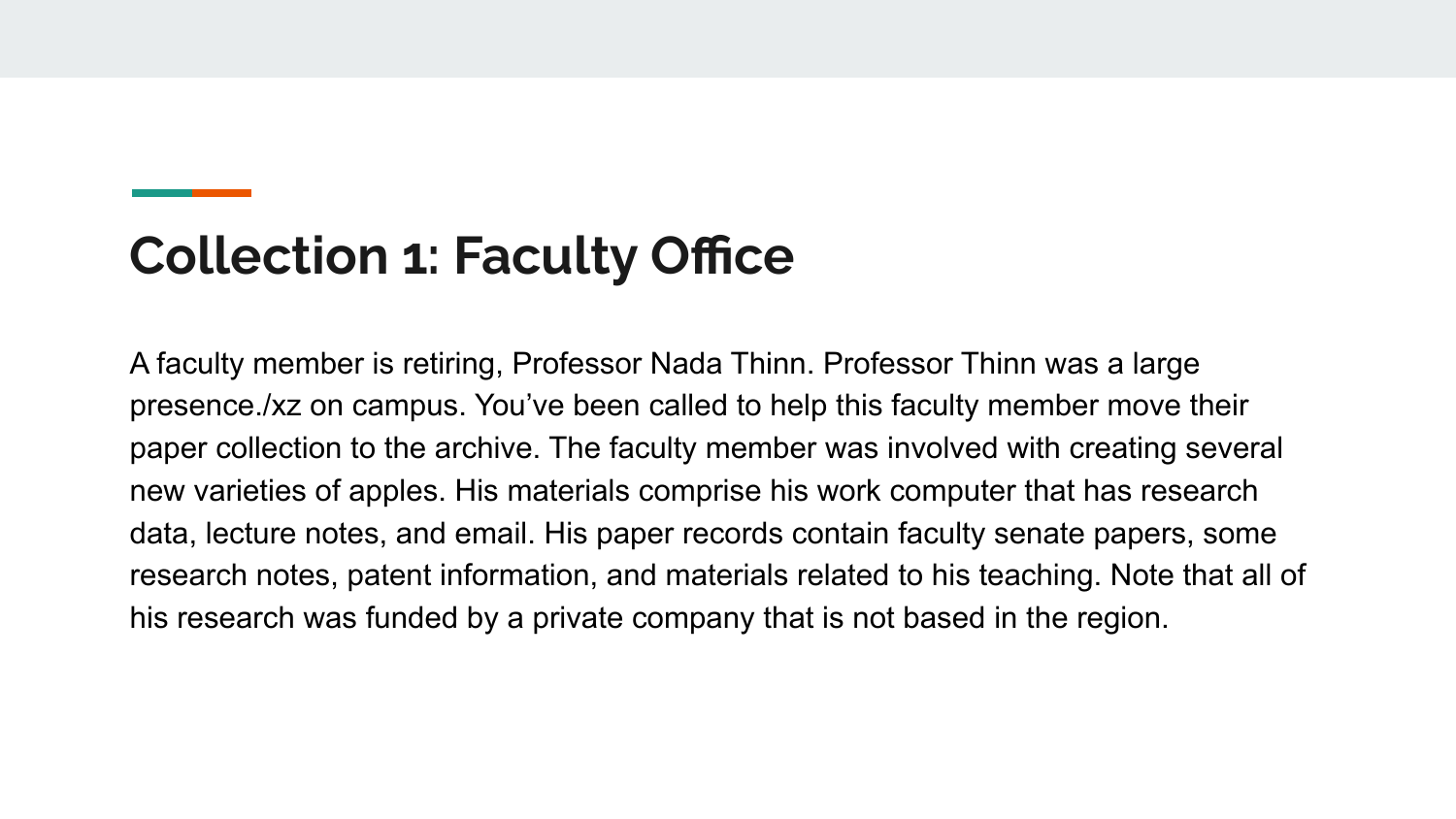## **Collection 2: Men's Right Student Group**

Before the ALT-right, was at a common term shouted over the American dinner table, SSU had it's own men's right group that fits right in with the current alt-right understanding of the world. This group created in reaction to the push for the Equal Rights Amendment and has been operating in some fashion since that time. They call themselves National Organization of Men Against Amazonian Masterhood (NO MA'AM). This group has an on-again-off-again relationship with student affairs. They have previously been a recognized student organization but were booted in 1999. The group is currently fighting their rejection as a formal student organization from last year. You've been offered their materials up to 2000. These are exclusively paper records.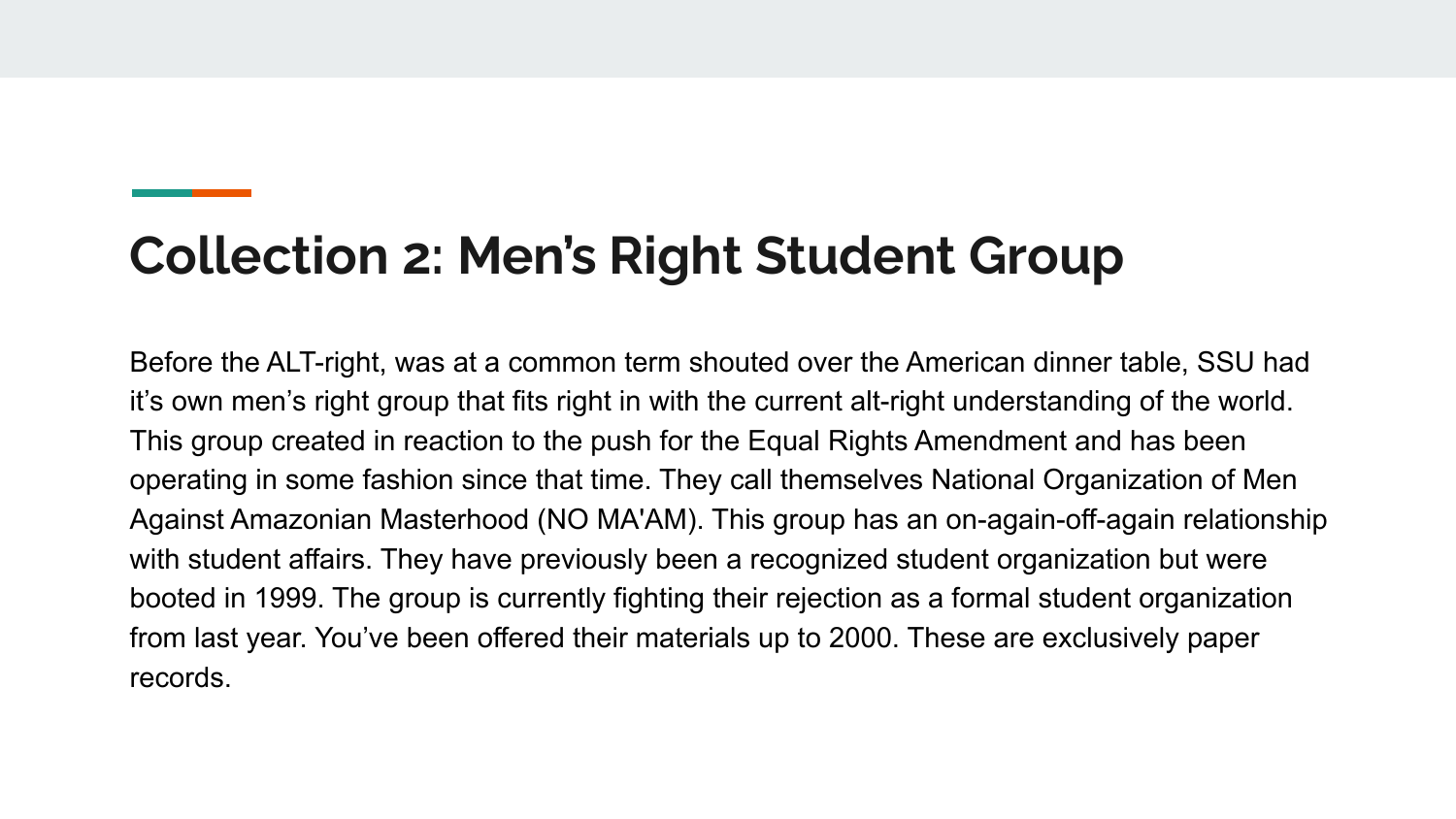### **Collection 3: Alumni Group**

A group of alumni has been very active on twitter, @SSUBLM. This is a group of former students very active in the Black Lives Matter movement and Bernie Sanders Presidential campaign. In addition to their advocacy for progressive causes, they have challenged the institution on some of its policies related to minority students. As part of their activity, they've created an unofficial funding source for students of color that help with tuition, housing, and food support. The group is not officially recognized by the university.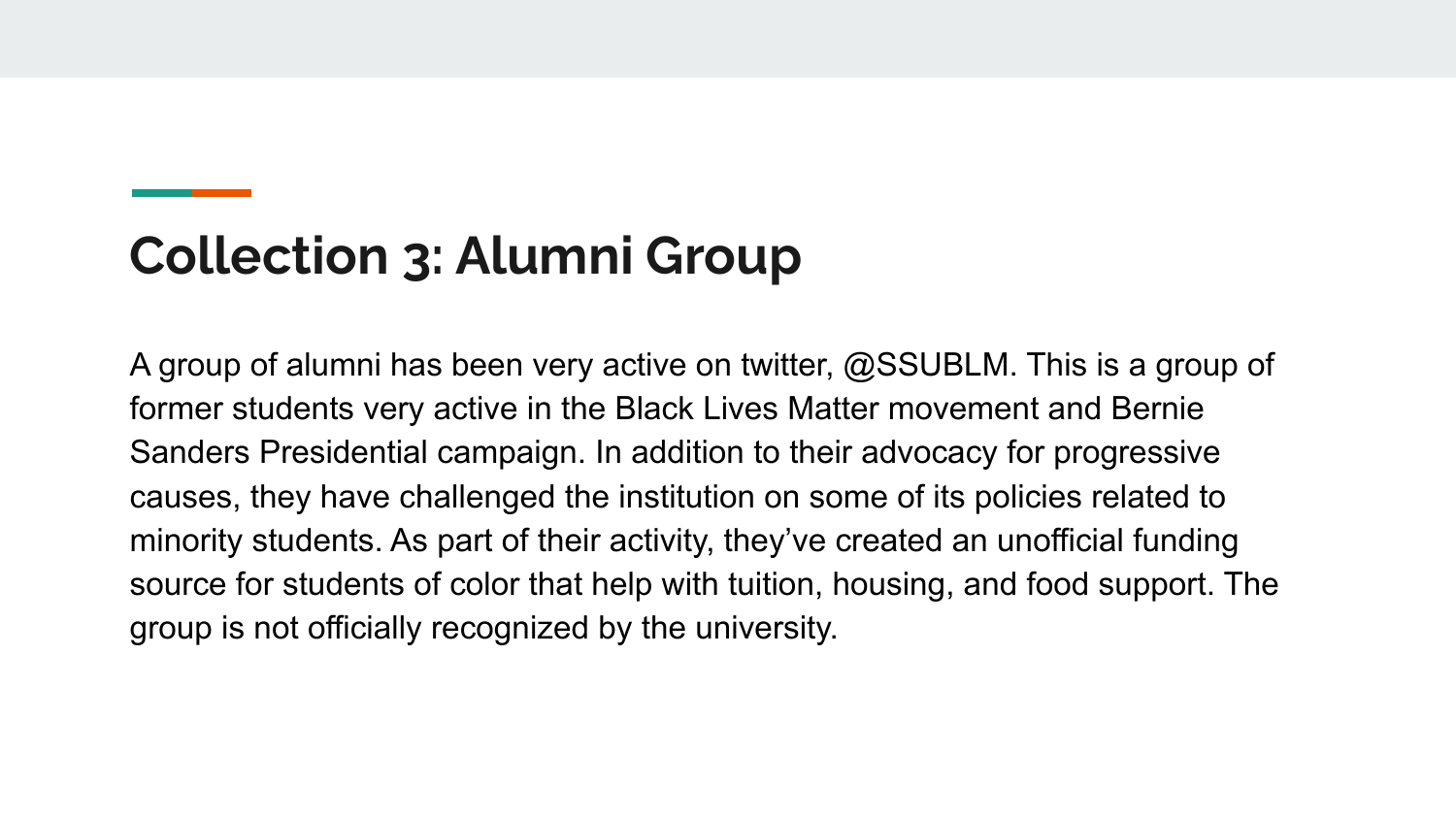#### **Collection 4: Indengious Community**

The archives has a collection of audio visual materials from a local indegious group. These materials were collected, created by a faculty member of the university from 1970 through the late 1990's. Some of the materials have individuals consent for their records, other do not. The professor recently died and his estate would like to transfer some more records under the previously signed agreement the professor had with the institution. This new batch of materials contains some records without consent documents, the professor's personal papers, and photographs of the indegious peoples at various events, ceremonies.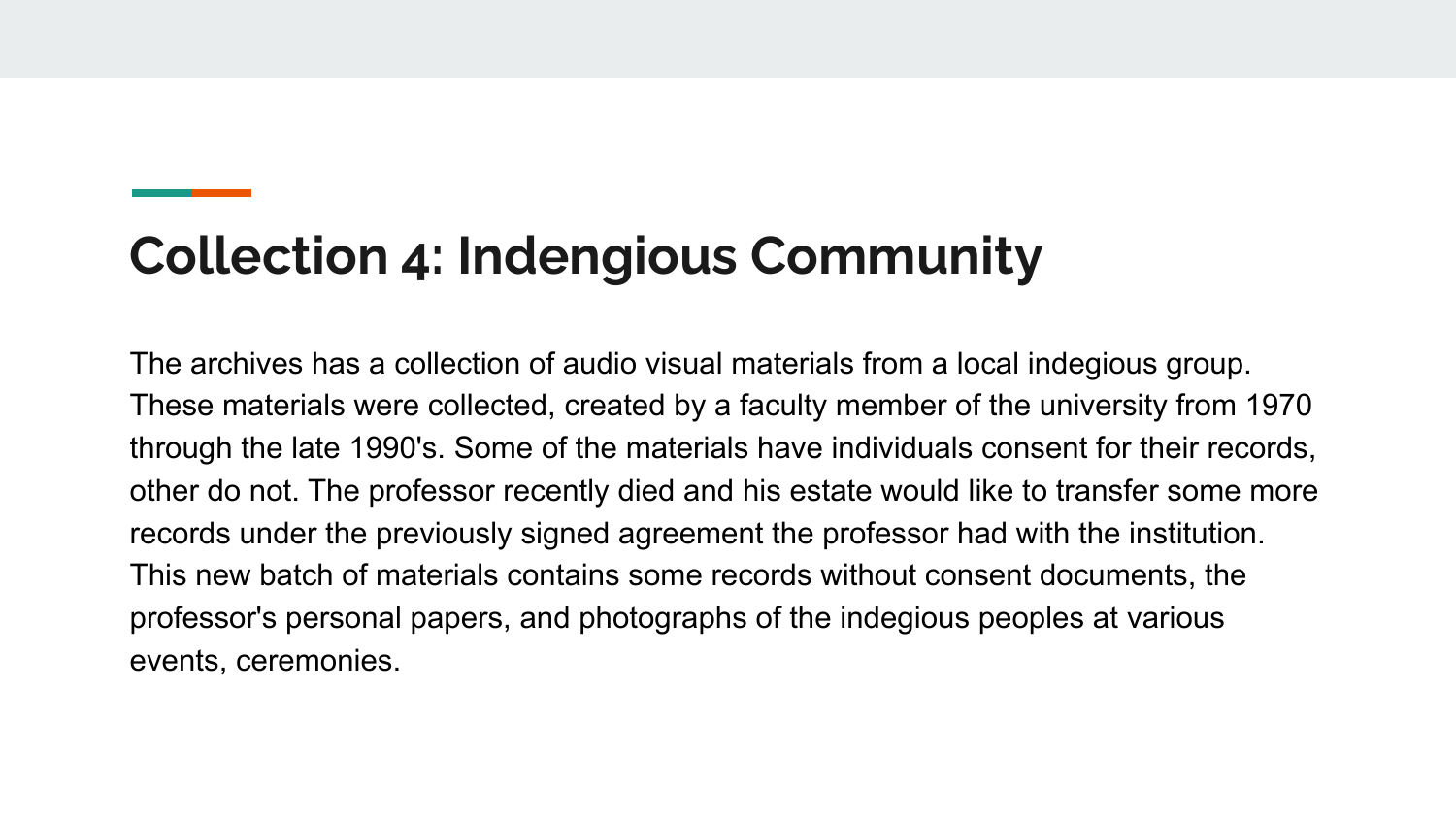### **Collection 5: Local Rodeo Organization**

The local rodeo organization would like to work with your archive to help it maintain its vast holding. This is an LGBTQ organization that previously had their events in secret. The group known as the Gay Caballeros has become a regional cultural institution. It currently has materials going back to the 1960s and the founding of the rodeo. This includes paper and photographs, but also audiovisual materials, including concert records and filmed events. The event also has a small collection of digital materials that will continue to grow over the years.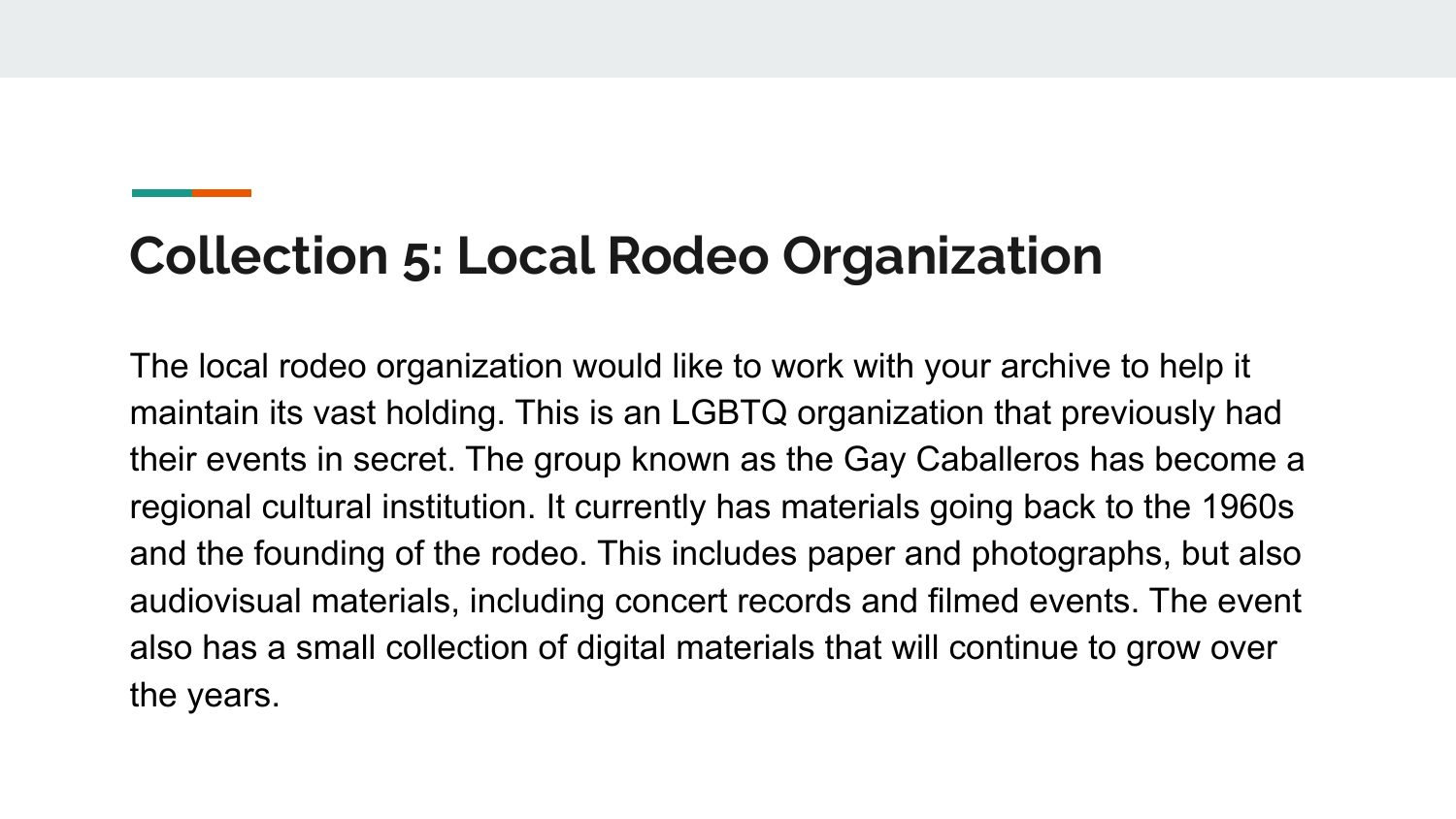## **Collection 6: Women's Civic Organization**

You've been offered a collection for women's organizations that form to support the ERA. This group, Socially Awkward Sisters of the South, or SASS, did not disband after the amendment's failure but continued on to become a group that supported women's issues through a combination of activism, community service, and fundraising. This group's materials are mostly paper-based, but they've become extremely active on Twitter in recent months.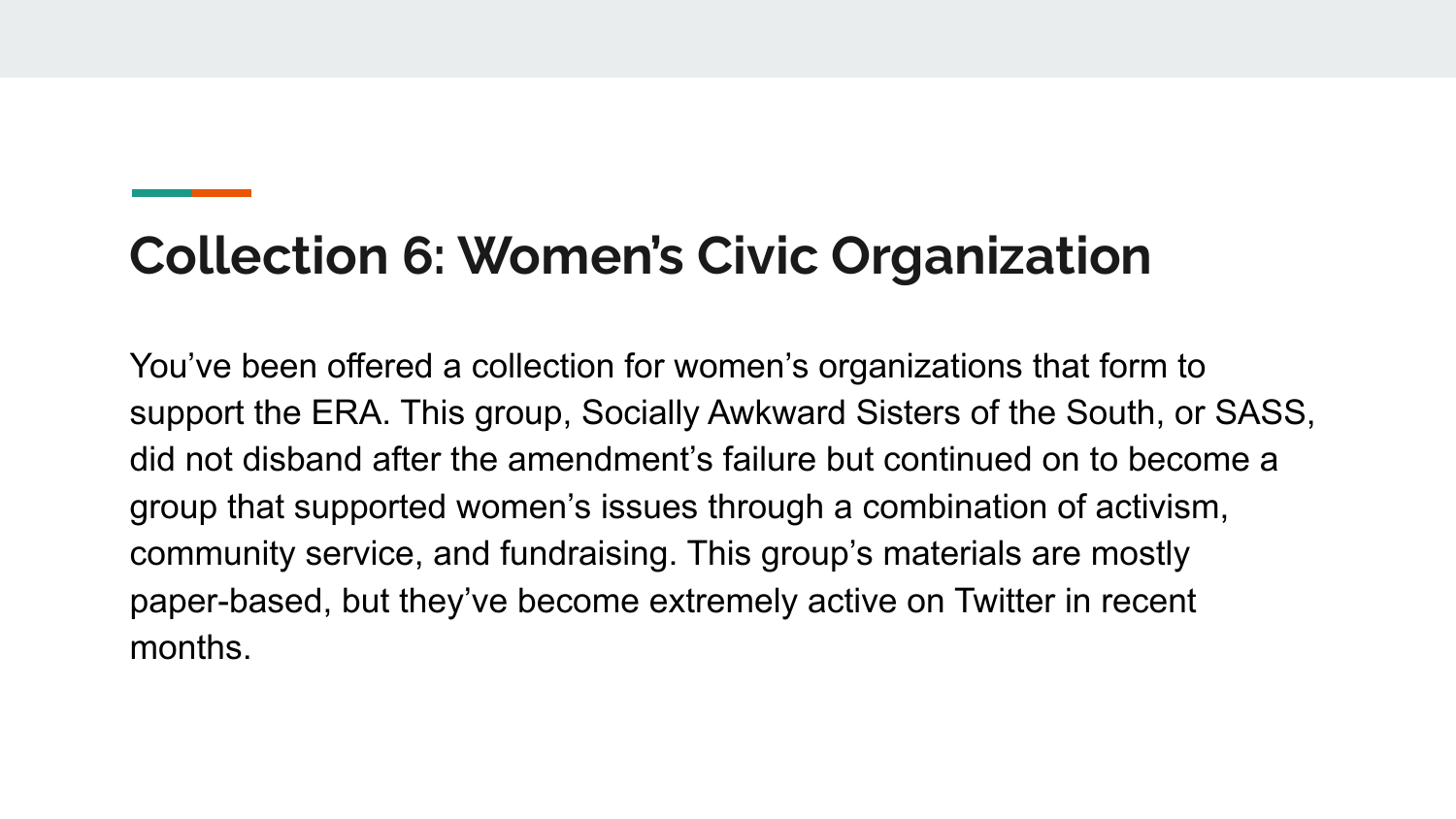#### **Collection 7: Home Movie Collection**

You've been offered the materials of a local camera shop that has gone out of business. Included with the business records are many duplicates of home movies that the shop had made in agreement with local customers. The shop was to hold the duplicates as a backup for the community. The agreements for all of these duplicated movies are intact and apart of the collection. In addition, the owner of the shop collected rare prints of Hollywood and international films, including some nitrate films.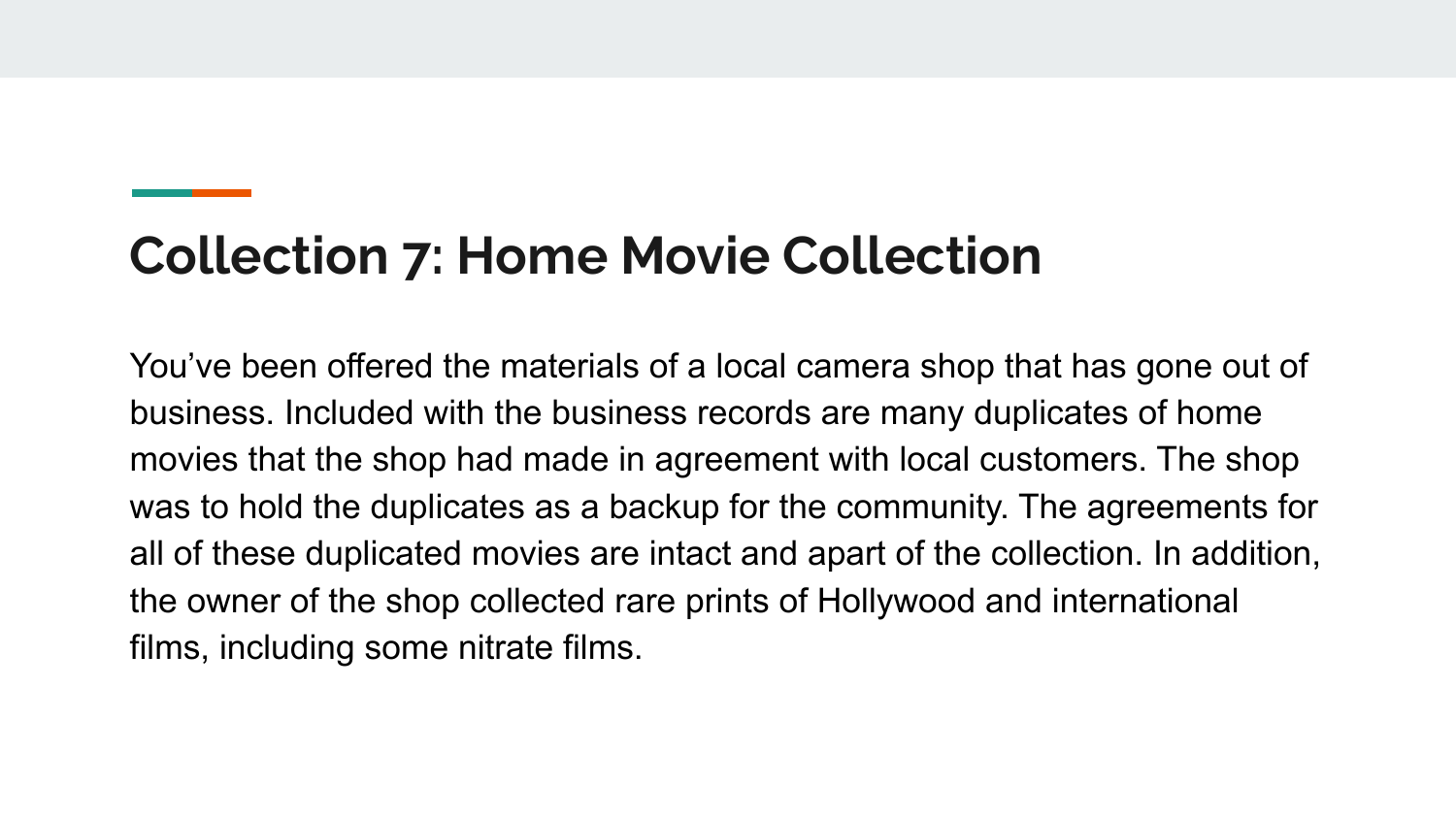#### **Collection 8: A Prominent family**

A prominent family in your community, one that has had multiple legislators and a state official among their number, would like to donate a family collection to your archives. The donor is one of the family's son Jefferly Vanhelvington. This collection will comprise family records as well as the personal papers of several political persons who were members of the family. The catch is that this donation includes a lot of large pieces of furniture, including desks, sofas, painting, etc. The family will not separate out the furniture pieces.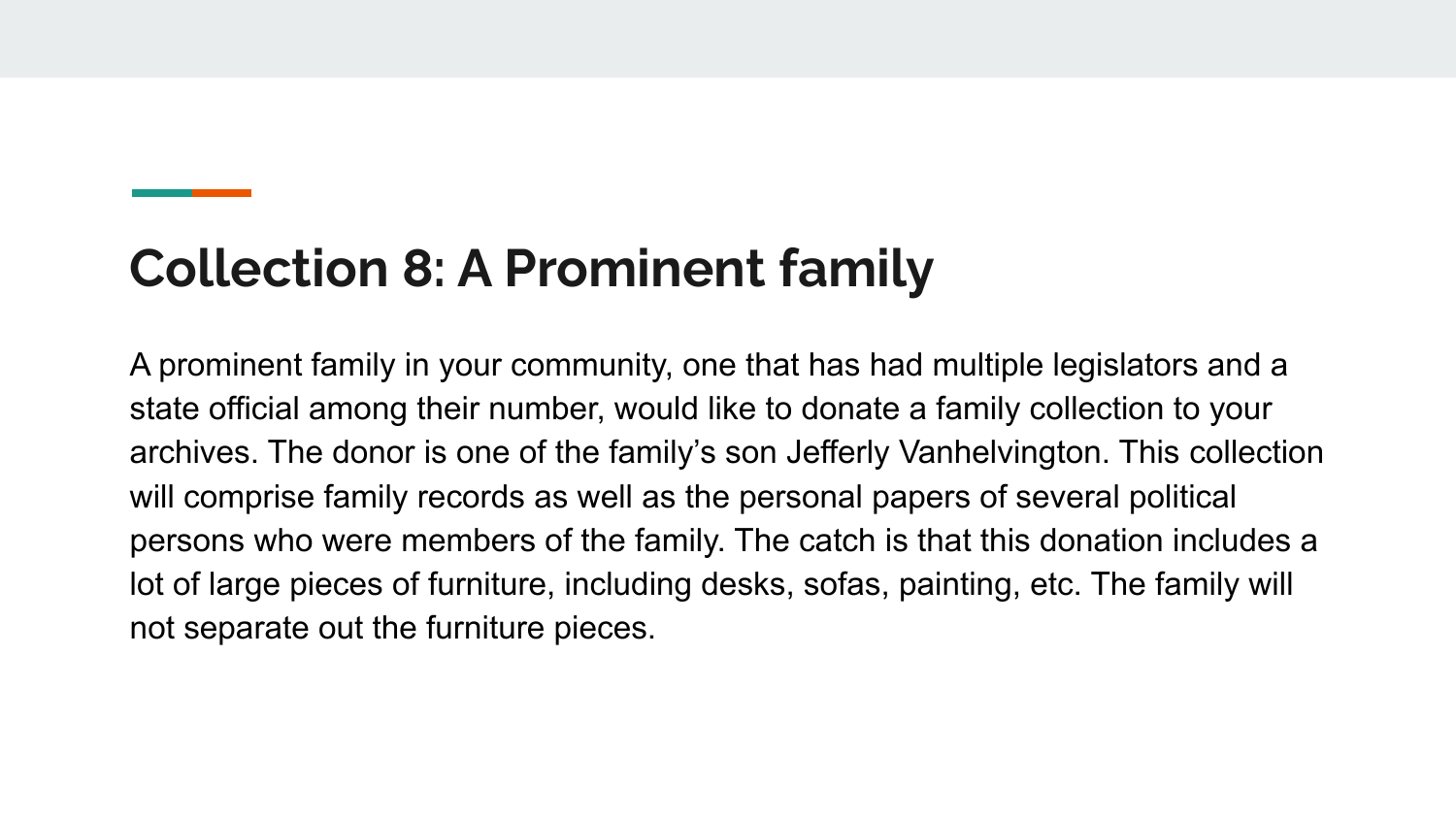## **Collection 9: Family Farm**

You've been offered a small family farm collection. This includes several journals, scrapbooks and a box of letters. The family has some concerns about one of the scrapbooks created by a late aunt. They are worried that the contents will paint the family in a bad light. This aunt was a lesbian and activist in the women's civic group.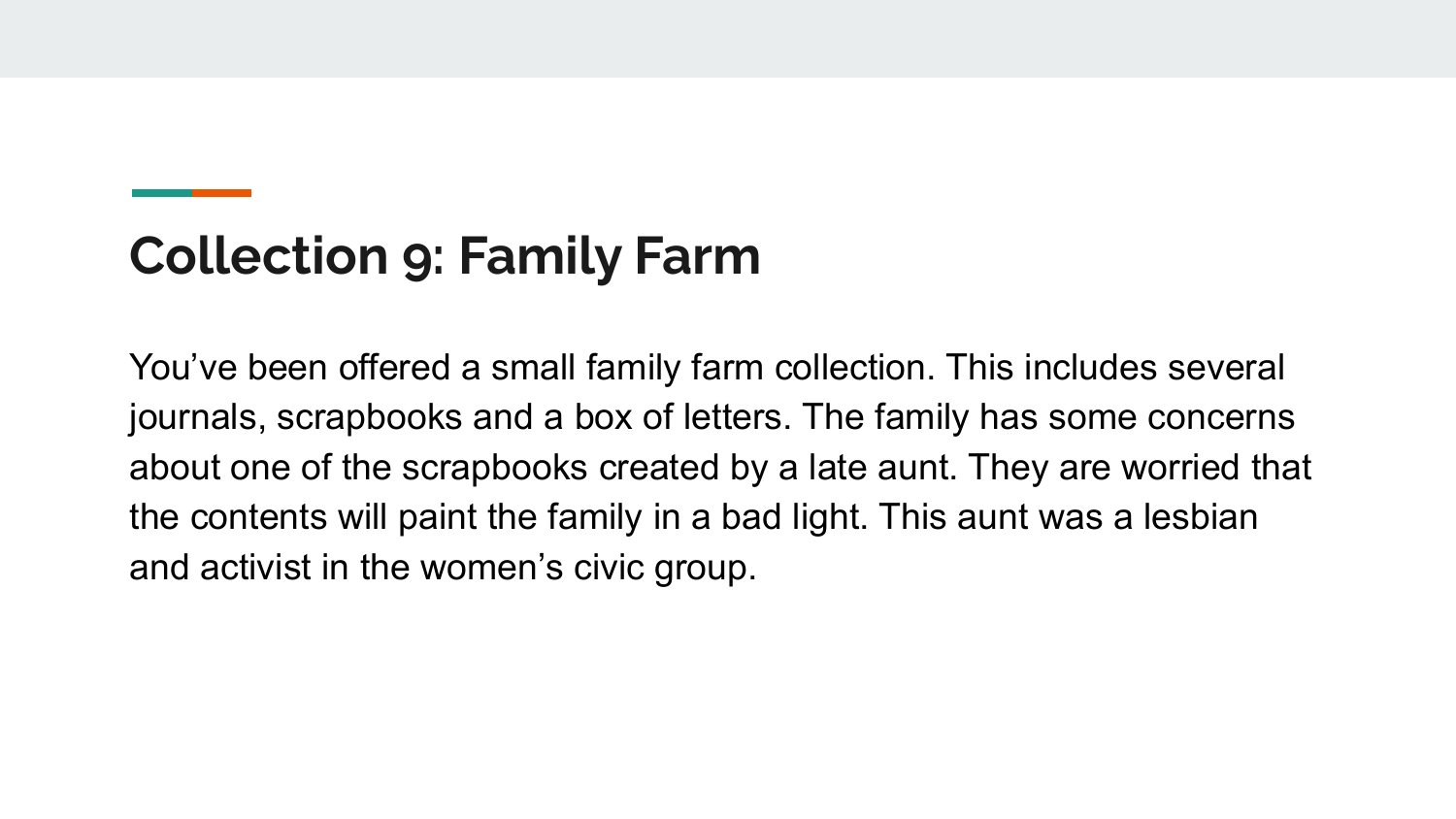#### **Collection 10: Student Newspaper**

The organizing committee of the underground newspaper, "The Truth is Bollocks" has heard of the meeting and has asked to talk to someone in the archives about collecting their paper. This paper has existed for almost 20 years, originally as a 'Zine' and now as a print paper that features, news, art, short stories, and poems. They also have a small website.